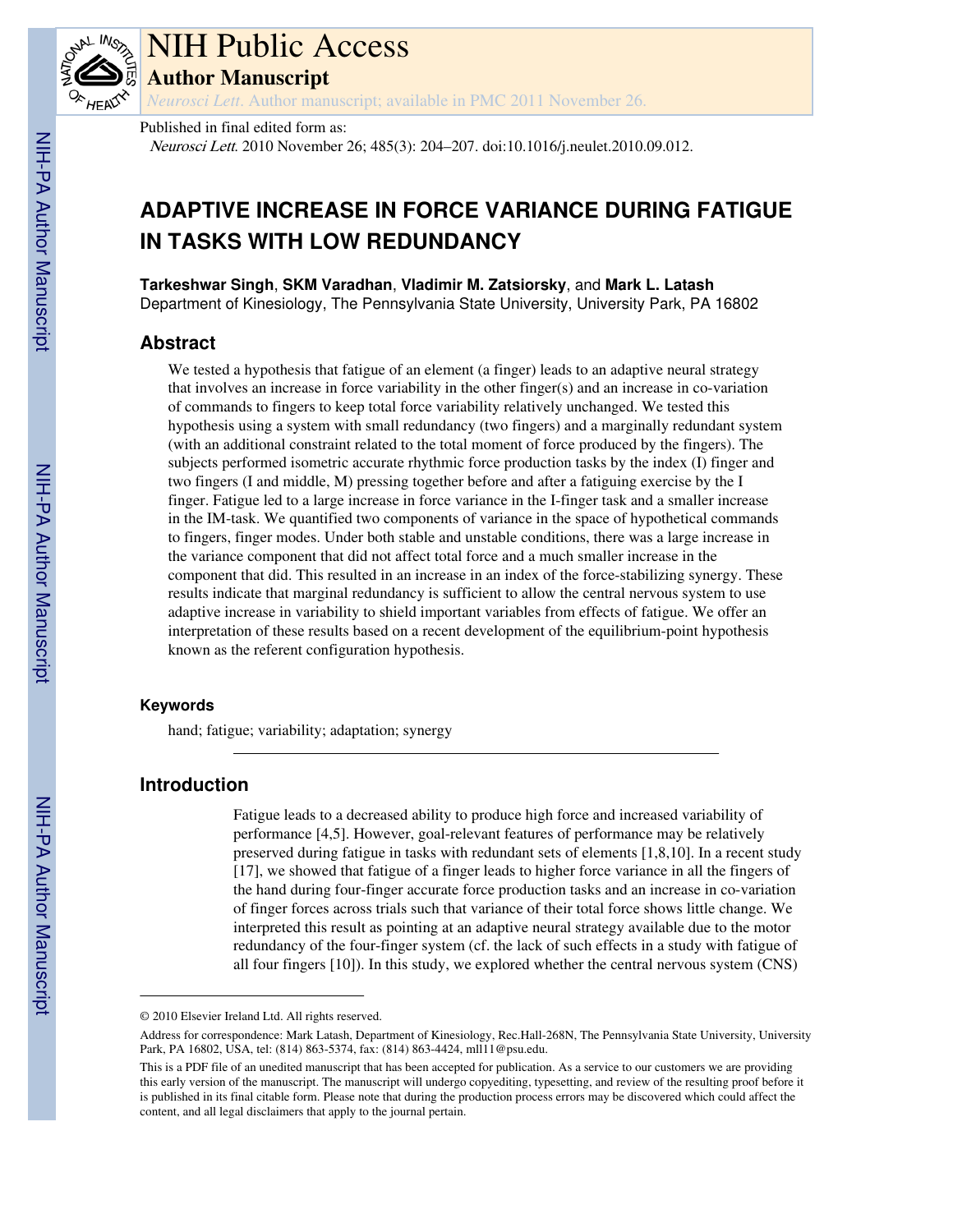can use this strategy in a system with smaller redundancy (two fingers) and in a "marginally redundant" system. The latter term reflects a task that has the same number of constraints as the number of elements (so, formally, the system is non-redundant); however, since each constraint is not absolute and allows a degree of variability, there is still an infinite number of possible solutions to such tasks [13].

We used the framework of the uncontrolled manifold (UCM) hypothesis [15,16] to quantify force stabilizing synergies in two-finger accurate force production tasks. According to the UCM hypothesis, the CNS acts in a state space of elemental variables and selects in that space a sub-space (UCM) corresponding to a value of a salient performance variable. Then, the CNS tries to limit variance orthogonal to the UCM ( $V_{\text{ORT}}$ ) while allowing relatively large variance within the UCM ( $V_{UCM}$ ). Effects of changes in the variables within the UCM cancel each other such that the total output remains constant. To quantify synergies, we used an index reflecting the difference between  $V_{UCM}$  and  $V_{ORT}$  [14].

Taken together, the cited studies of the effects of fatigue of an element on performance of a multi-element system suggest that an adaptive neural strategy may involve an increase in variance of non-affected elements with a simultaneous increase in the relative proportion of  $V_{UCM}$  in the total variance. Our first hypothesis is that this strategy will be present even in a task with low redundancy, two elements and one constraint. Such a strategy is by definition unavailable in a non-redundant system, because in such a system UCM is a point and  $V_{UCM}$  $= 0$ . We used two-finger accurate force production as the primary task (redundant, two elemental variables and one constraint) and added a constraint on the moment of force produced by the fingers in a frontal plane [19]. Formally, adding this constraint turns the task into a non-redundant one (two elements and two constraints) although, as mentioned above, the task is rather marginally redundant and allows an infinite number of solutions within a certain error margin. We hypothesized that adding the moment constraint would significantly impair or even eliminate the ability of the CNS to use the mentioned adaptive strategy to fatigue of the index finger.

#### **Materials and Methods**

Twelve right-hand dominant participants (eight males) with the age  $27.5\pm4.9$  years (mean  $\pm$ standard deviation), mass  $72.3 \pm 9.88$  kg, and height  $1.75 \pm 0.09$  m participated in the experiment. All participants gave informed consent according to the procedures approved by the Office for the Research Protections of the Pennsylvania State University.

Two setups were used. The first setup (the *stable setup*) used two unidirectional piezoelectric force sensors (model 208C02; PCB Piezotronic Inc., Depew, NY, USA) that measured the vertical forces produced by the index and middle fingers of the right hand. The two force sensors were placed within an aluminum frame in a groove on a wooden board (Figure 1). In the second setup (the *unstable setup*) the two sensors were positioned along the two parallel slots (60 mm long) on a Plexiglas plate (150  $\times$  250 mm). There was a groove (120 mm long) underneath the Plexiglas plate parallel to the slots and positioned between them. An aluminum inverted-T-shape bar (110 mm long) was fixed onto the top of the table. The vertical end of the bar was sharpened to reduce the friction when it was fitted into the groove under the Plexiglas plate to act as a pivot. During the experiment, the participants sat in a chair facing the test table with the right upper arm at approximately 45° of abduction in the coronal plane and approximately 45° of flexion in the sagittal plane. The elbow was flexed at approximately 135°. The forearm was strapped to the wooden board with three sets of Velcro straps. A custom-fit support object was placed underneath the palm to help maintain a constant configuration of the hand and fingers. The subject's hand formed a dome-like structure with all the finger joints slightly flexed. Participants selected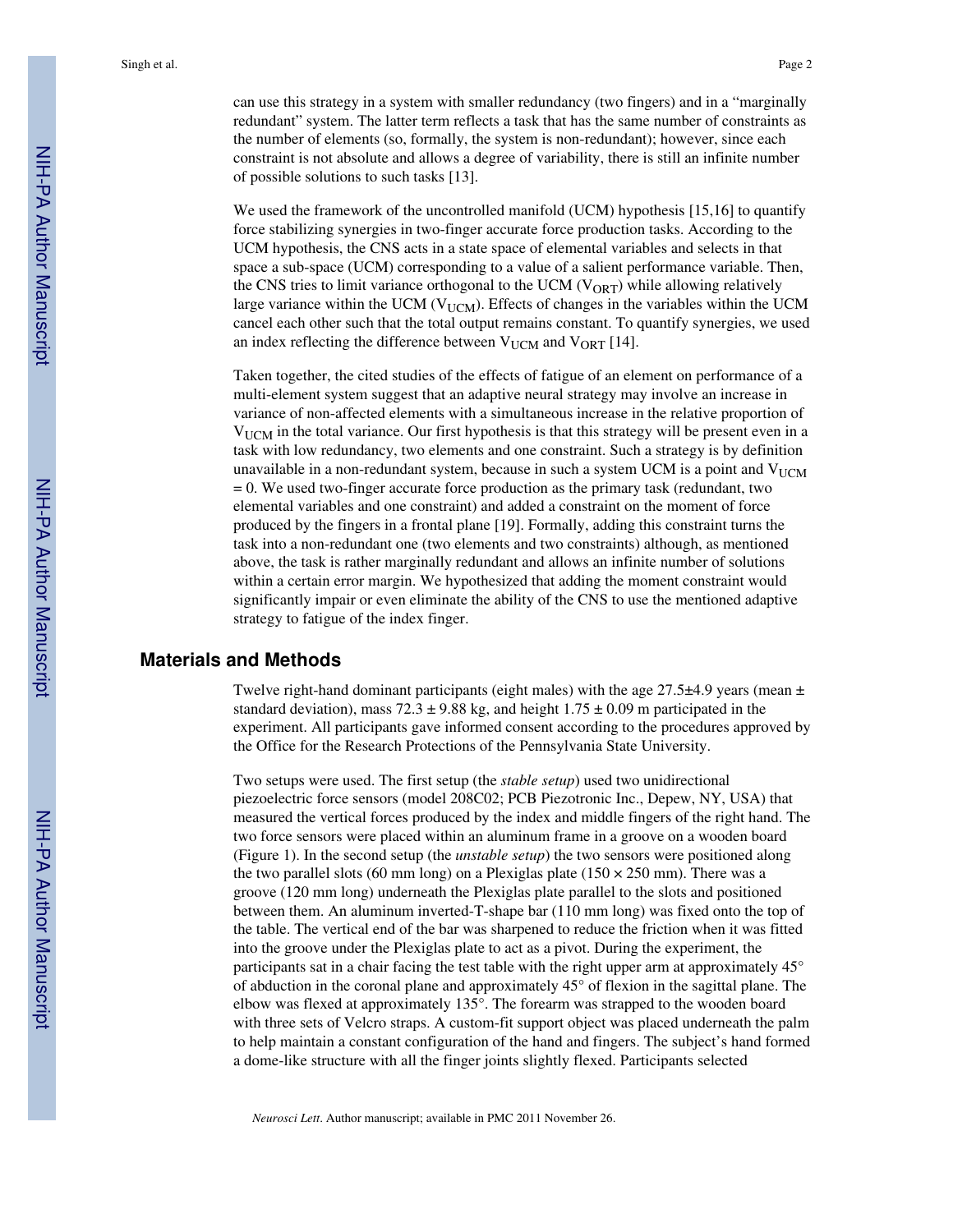comfortable thumb positions during the experiment. A computer monitor was located approximately  $0.65$  m away from the subject. The non-task fingers, ring  $(R)$  and little  $(L)$ , were taped together to avoid uncontrolled changes in their position; they never touched any external object. In all the tests, the participants were given feedback on the force produced by the instructed finger(s), by a constantly updating plot of the force magnitude (y-axis) against time (x-axis). The data were sampled at 200 Hz.

The experiment was run over two successive days. On the first day, the participants were familiarized with the protocol and practiced the accurate rhythmic force production task (described later; see Figure 2).This was done to minimize possible learning effects during the main experiment on the second day. No fatiguing exercise was performed on the first day.

On day two, several tests were performed. During the maximal voluntary contraction (MVC) trials the participants were required to produce MVC by each of the two task fingers, index (I) and middle (M), and two fingers together (IM). The subjects were asked to relax the two non-task fingers and avoid extending them during any of the tasks. The order of the three MVC tasks was randomized across participants. There were one-minute intervals between trials.

During the one-finger ramp trials, the participants were asked to produce a force profile matching the template on the screen by trying to press with one of the fingers. The template had zero force for the first 5 s and then a slanted line from 0% to 40% MVC over the next 10 s. Participants were instructed not to pay attention to any force production by the other finger and no feedback on force produced by that finger was provided. The data from these trials were used to compute the enslaving matrix **E** (described later) that was used in the analysis of synergies. There was one trial for each finger, and the order of these trials was randomized across participants. There was a 10-s interval between trials.

During the rhythmic force production, the screen showed two horizontal targets placed at 10% ( $\pm$ 3%) and 30% ( $\pm$ 3%) of MVC (see Figure 1). The task was to change force profile in a smooth, sine-like fashion in such a way that the crests and troughs lied within the target range. The participants were paced by a metronome at 0.9 Hz. This frequency was selected based on an earlier study [7]. Each trial was 30 s in duration, and three trials were performed for each condition. There were 10-s intervals between trials within a series, and 2-min intervals between series. This task was performed using both fingers on the stable setup  $(IM_S)$  and unstable setup  $(IM_U)$ . The order of the series,  $IM_S$  and  $IM_U$ , was balanced across participants.

The fatiguing protocol involved a 1-min MVC exercise by the I finger. The "during-fatigue" testing session was identical to the "before-fatigue" session except that additional 20-s MVC fatiguing exercises were performed after each trial [15].

The data were filtered using a second-order zero-lag Butterworth filter with a cutoff frequency of 10 Hz. Peak force (MVC) was measured at the time when the force produced by the task finger(s) reached a maximum. The enslaving matrices (**E**) were computed for each subject based on the single-finger ramp trials [17]. Each 2×2 **E** contained regression coefficients for the linear regression between total force and individual finger forces run for each one-finger ramp trial. **E** was used to convert finger force data into finger mode data in the analysis of synergies [2]. For the rhythmic task, the force data were segmented into the periods of force increase and force decrease as described in earlier publications [7,17]. The start and end of the segments were defined as the times of successive dF/dt = 0. Of the total of over 3850 force cycles analyzed only 6 segments were rejected because the force did not cross the midline. In addition, we rejected segments where the start or end of segment was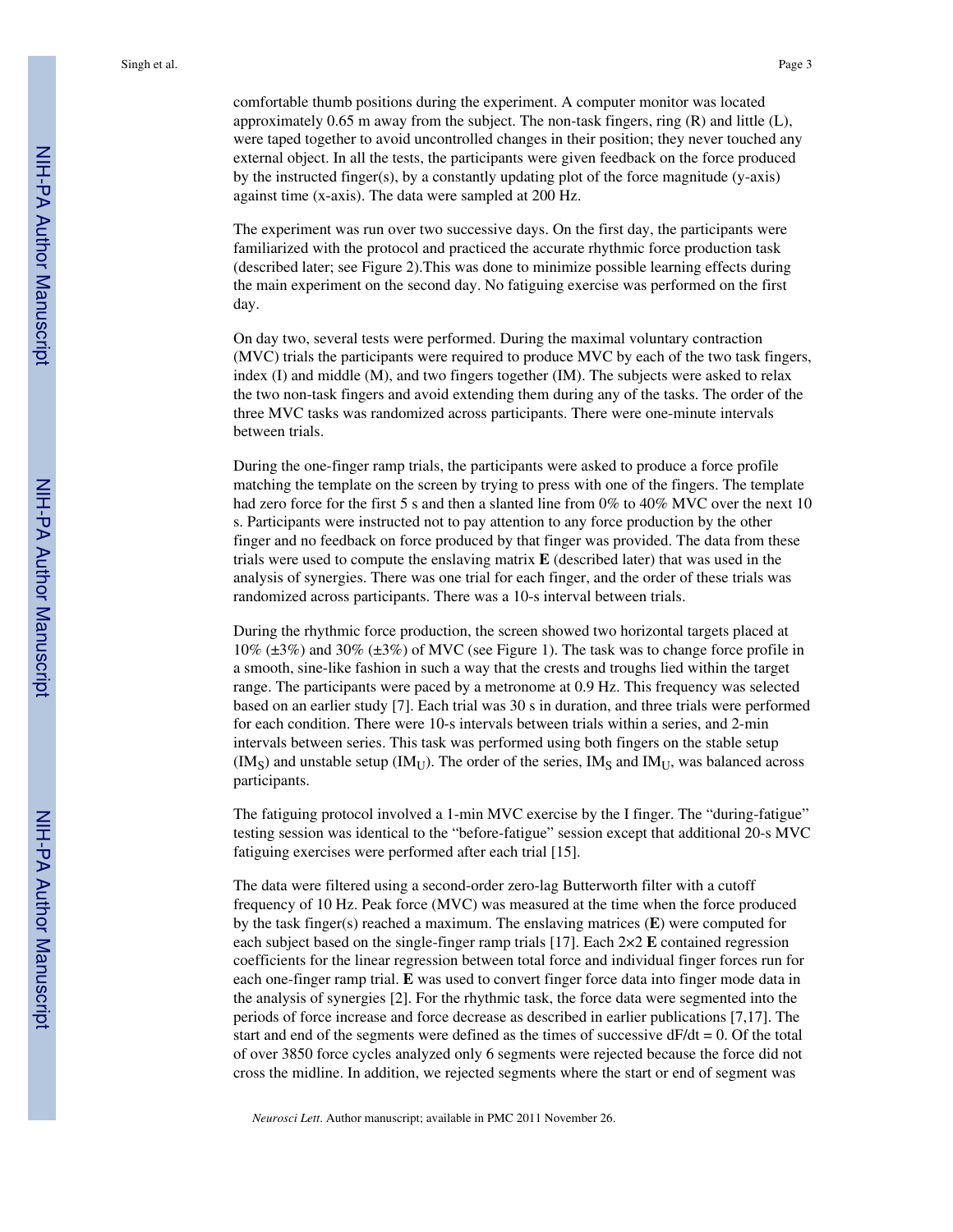Singh et al. Page 4

more than 15% MVC away from the target force or more than 20% of a cycle period away from the metronome tick, as in earlier studies [7,17]; on average, this resulted in rejecting 3– 5% of trials per participant. Each accepted trial was resampled into 100 points using cubic spline interpolation.

The RMS error was computed with respect to the average (across trials) performance. The RMS error was computed at each of the 100 resampled points and then averaged over the 100 points to get a total RMS value Each RMS value was then normalized by 20% of the MVC of the task finger(s) (mid-point of the force range). We also computed the normalized variance in the force, Var(F), produced by the individual fingers in the two-finger tasks. We normalized Var(F) by the squared MVC force of the individual fingers.

The analysis of two-finger synergies stabilizing the total force profile in the IM tasks was performed within the framework of the UCM hypothesis [13–15]. Individual finger forces co-vary because of the phenomenon of enslaving, i.e. unintended force production by fingers when other fingers of the hand produce force [9,18]. Hence, finger modes were used as elemental variables [2,18]. The finger mode variance across trials was quantified within two subspaces, one corresponding to a fixed value of the total force  $(V_{\text{UCM}})$  and the other leading to changes in the total force ( $V_{ORT}$ ). A synergy index,  $\Delta V$  was computed as:

$$
\Delta V = \frac{V_{UCM} - V_{ORT}}{V_{TOT}}\tag{1}
$$

where  $V_{TOT}$  is total variance; all variance indices were computed per degree of freedom. The index  $\Delta V$  ranges between 2 (V<sub>ORT</sub> = 0) and  $-2$  (V<sub>UCM</sub> = 0). For statistical analysis, the ΔV values were transformed using a Fisher's z-transformation adapted to the boundaries of ΔV:

$$
Z_{\text{av}} = 0.5 \ln(\frac{2 + \Delta V}{2 - \Delta V})
$$
\n<sup>(2)</sup>

This analysis was done separately for the *force-up* and *force-down* segments.

All statistical analysis was done in the software package R. Standard descriptive statistics were used (mean ± standard error). ANOVAs with repeated measures were run on the outcome variables with factors *fatigue-condition* (before-fatigue and during-fatigue), *fingers* (I, M, and IM), *direction* (up and down) and *task-condition* (stable and unstable). Level of significance was set at  $\alpha = 0.05$ . Bonferroni's corrections were used.

#### **Results**

After fatigue, MVC force of each finger and the IM combination dropped. These changes were significant according to two-way ANOVA with repeated measures with *fatiguecondition* and *fingers* as factors. There were main effects of both *fingers* ( $F_{(2,22)} = 92.58$ ; p < 0.001) and *fatigue-condition* ( $F_{(1,11)} = 67.68$ ;  $p \le 0.001$ ). The interaction effect was also significant ( $F_{(2,22)} = 7.88$ ,  $p \le 0.01$ ). Post-hoc t-tests with Bonferroni corrections yielded significant effect of fatigue for I ( $p \le 0.001$ ), M ( $p \le 0.001$ ) and IM ( $p \le 0.001$ ). The interaction reflected different effects of fatigue across the fingers as reflected by the 36.8% drop in MVC of the I finger and only the 20.5% drop in MVC of the M finger.

Comparisons between the stable and unstable setups yielded no significant effects of *taskcondition* on any of the outcome variables. Therefore, results of reduced two-way ANOVAs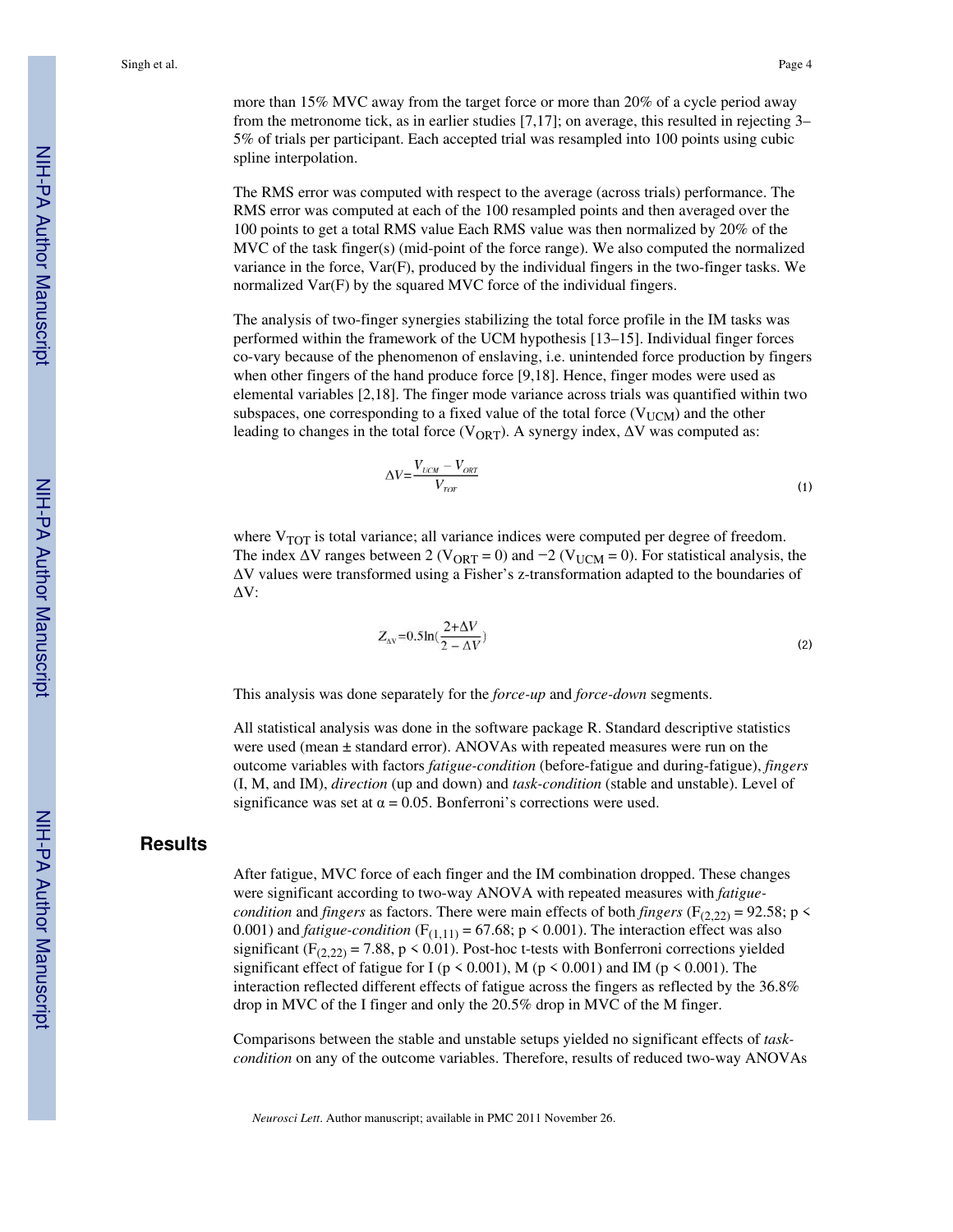with *fatigue-condition* and *direction* as factors are mostly presented. Fatigue caused the RMS error for the IM condition to increase, on average, by about 6.7%. The RMS error for the *force-up* direction was higher than for the *force-down* direction by about 14.8%. The effects of *fatigue* (F<sub>(1,11)</sub> = 4.94, p < 0.05) and *direction* (F<sub>(1,11)</sub> = 26.04, p < 0.001) were significant. The two-way interaction was also significant ( $F_{(1,11)} = 6.76$ , p < 0.05) reflecting the fact that fatigue increased the RMS error for the *force-up* direction significantly (13.2%; p < 0.001) without a significant effect for the *force-down* direction.

Fatigue increased the variance of both I and M finger forces in the IM task, by about 60% and 30% respectively. Var(F) was higher for the *force-up* compared to the *force-down* direction. The ANOVA on Var(F) for the I finger showed significant main effects of *fatiguecondition* (F<sub>(1,11)</sub> = 7.62, p < 0.05) and *direction* (F<sub>(1,11)</sub> = 16.02, p < 0.01) and a significant interaction ( $F_{(1,11)} = 7.05$ , p < 0.05). The interaction reflected larger effects of fatigue on Var(F) for the *force-up* direction. For the M finger, a two-way repeated measures ANOVA on Var(F) with the same factors showed significant effects of *fatigue-condition* ( $F_{(1,11)}$  = 5.26,  $p \le 0.05$ ) and *direction* ( $F_{(1,11)} = 11.21$ ,  $p \le 0.01$ ) without an interaction.

Fatigue led to an increase in  $V_{UCM}$  by about 200% while  $V_{ORT}$  increased, on average, only by about 23% (Figure 2A, B). The significantly higher increase in  $V_{UCM}$  was confirmed by three-way repeated measures ANOVA on variance with *fatigue-condition, direction* and *variance-type* (V<sub>UCM</sub> and V<sub>ORT</sub>) as factors. We found a main effect of *fatigue-condition*  $(F_{(1,11)} = 7.60, p \le 0.05)$  and *variance-type*  $(F_{(1,11)} = 5.20, p \le 0.05)$ . The interaction between *fatigue-condition* and *variance-type* was significant ( $F_{(1,11)} = 7.83$ ,  $p \le 0.05$ ). This interaction reflected the fact that fatigue increased  $V_{UCM}$  more than  $V_{ORT}$ . The interaction between *fatigue-condition* and *direction* approached significance ( $F_{(1,11)} = 3.77$ ,  $p = 0.08$ ).

The disproportionate effects of fatigue on the two variance indices were reflected in a significant increase of the log-transformed index of force stabilizing synergy,  $Z_{\rm AV}$  (Figure 2C). Before fatigue, averaged across the whole cycle and the two setup conditions,  $Z_{\Delta V}$  =  $-0.08\pm0.06$  (average  $\Delta V = -0.14\pm0.10$ ) while during fatigue  $Z_{\Delta V}$  increased to 0.29±0.06  $(\Delta V = 0.50 \pm 0.10)$ . ANOVA on  $Z_{\Delta V}$  with *fatigue-condition* and *direction* showed a main effect of *fatigue-condition* ( $F_{(1,11)} = 26.57$ ,  $p \le 0.001$ ). None of the other effects were significant.

#### **Discussion**

The main result of the study is the increase in the index of force-stabilizing synergy in all conditions after fatiguing exercise performed by the I finger. The substantial increase in finger force variance after fatigue was accompanied by an increase in co-variation of commands (modes) to the fingers such that variance of the total force increased only slightly. Hence, our first hypothesis on an adaptive CNS strategy to fatigue [17] has been confirmed for tasks with minimal redundancy (two-finger force production) and even with marginal redundancy. The finding of a comparable change in the variance components and synergy index in the marginally redundant condition speaks against our second hypothesis. It suggests that the natural margin of error in an apparently non-redundant task gives the system enough flexibility to use the mentioned adaptive strategy. Taken together with the reported lack of such effects when all the fingers are fatigued [10] the results show that marginal redundancy is sufficient and necessary to allow the CNS to use adaptive increase in variability to shield important variables from effects of fatigue. Since absolute constraints do not exist in natural movements, the demonstrated adaptive strategy turns into a universal method of protecting accuracy of movements from detrimental effects of fatigue affecting one (or a few) of the involved elements.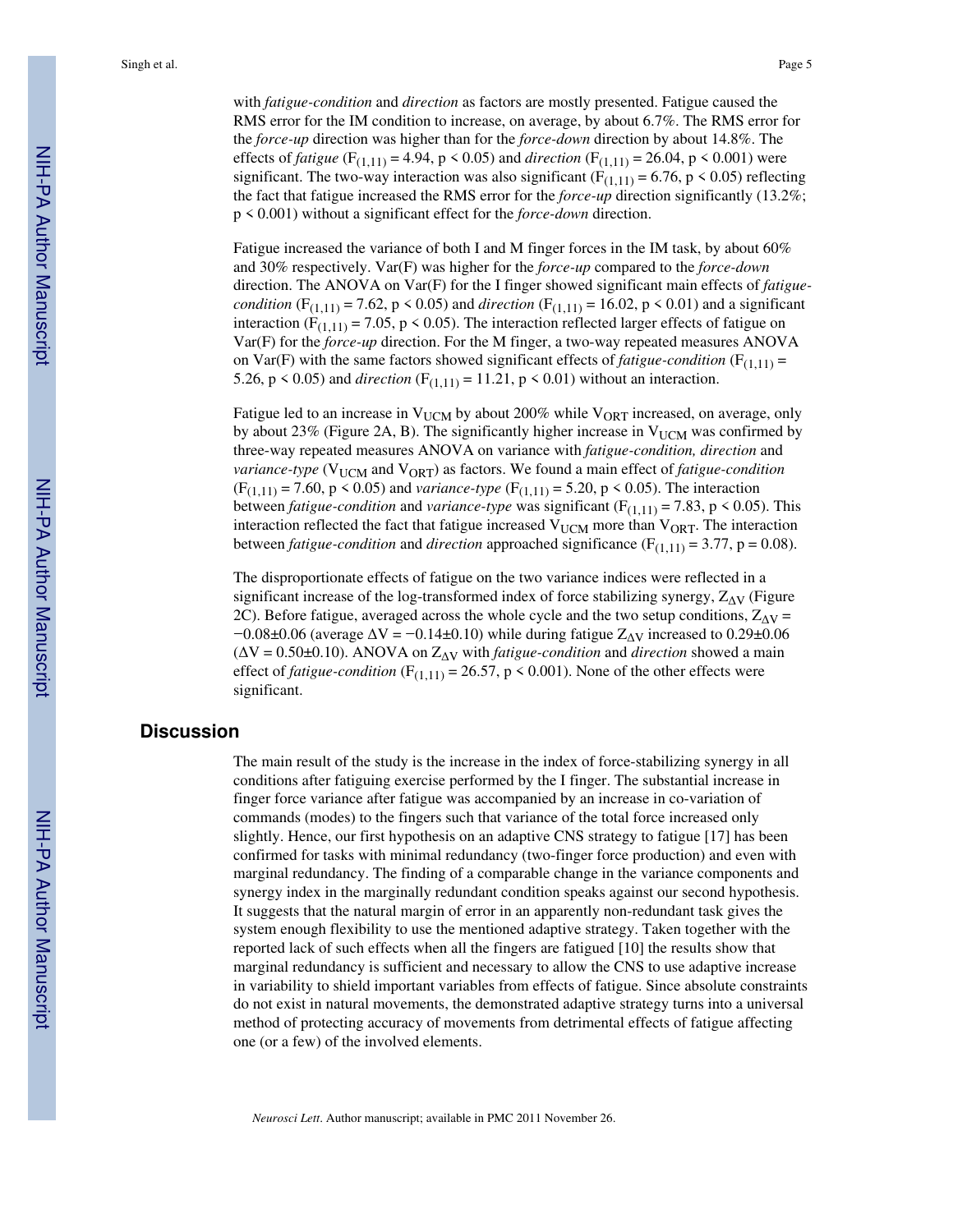The exercise by the index finger resulted in a MVC drop in the non-exercised, middle finger.

This result is not unexpected [3,17]; likely, it reflects the fact that the two fingers share the same multi-tendon extrinsic flexor muscles. We view this factor as strengthening our main conclusion since, even when both fingers showed signs of fatigue, there was increased negative co-variation of commands to the fingers in both low redundancy and marginal redundancy tasks.

We would like to offer an interpretation of the results within the recently developed scheme that combines the idea of synergies with the referent configuration (RC) hypothesis [6,11,12]. Referent configuration is a body configuration at which all the involved muscles would have achieved zero activation levels, while any deviation of actual body configuration from RC leads to non-zero muscle activation. At an equilibrium, actual body configurations commonly deviate from RC because of external forces (including gravity) and/or constraints that may be imposed by external objects (such as rigid obstacles preventing motion of body parts) and the body anatomy. Within the referent configuration hypothesis, the controller uses neural variables (subthreshold depolarization of neuronal pools) to specify a time profile of referent values for salient performance variables. Such a time profile at an upper level of a hypothetical hierarchy maps on a redundant sets of elements at a lower level; this set is organized to facilitate co-variation of elemental variables that stabilizes the performance. Within this scheme, variance of a performance variable is defined primarily by variance in setting its referent values at the upper level of the hierarchy. If performance of one of the elements at the lower level is impaired (shows high variance) due to fatigue, redundancy is vital to mitigate effects of these changes on performance of the whole system. However, the degree of redundancy may not be important.

We have to admit that the study was limited to cyclic force production to avoid performing multiple trials after fatigue; this, however, limits the interpretation of the results because of the documented differences in synergy organization between cyclic and discrete tasks [7].

#### **Research highlights**

Motor redundancy protects important variables from detrimental effects of fatigue;

Fatigue leads to an increase in the relative amount of "good variability";

Marginal redundancy is sufficient to show neural adaptations to fatigue;

Results can be interpreted within the referent configuration hypothesis.

### **Abbreviations**

| UCM | uncontrolled manifold         |
|-----|-------------------------------|
| MVC | maximal voluntary contraction |
| CNS | central nervous system        |
| T   | index                         |
| М   | middle                        |
|     |                               |

#### **Acknowledgments**

The authors would like to thank Mohammed Basith for his help during the experiments and Jim Metzler for the technical support with this project. Supported in part by NIH grants AG-018751, NS-035032, and AR-048563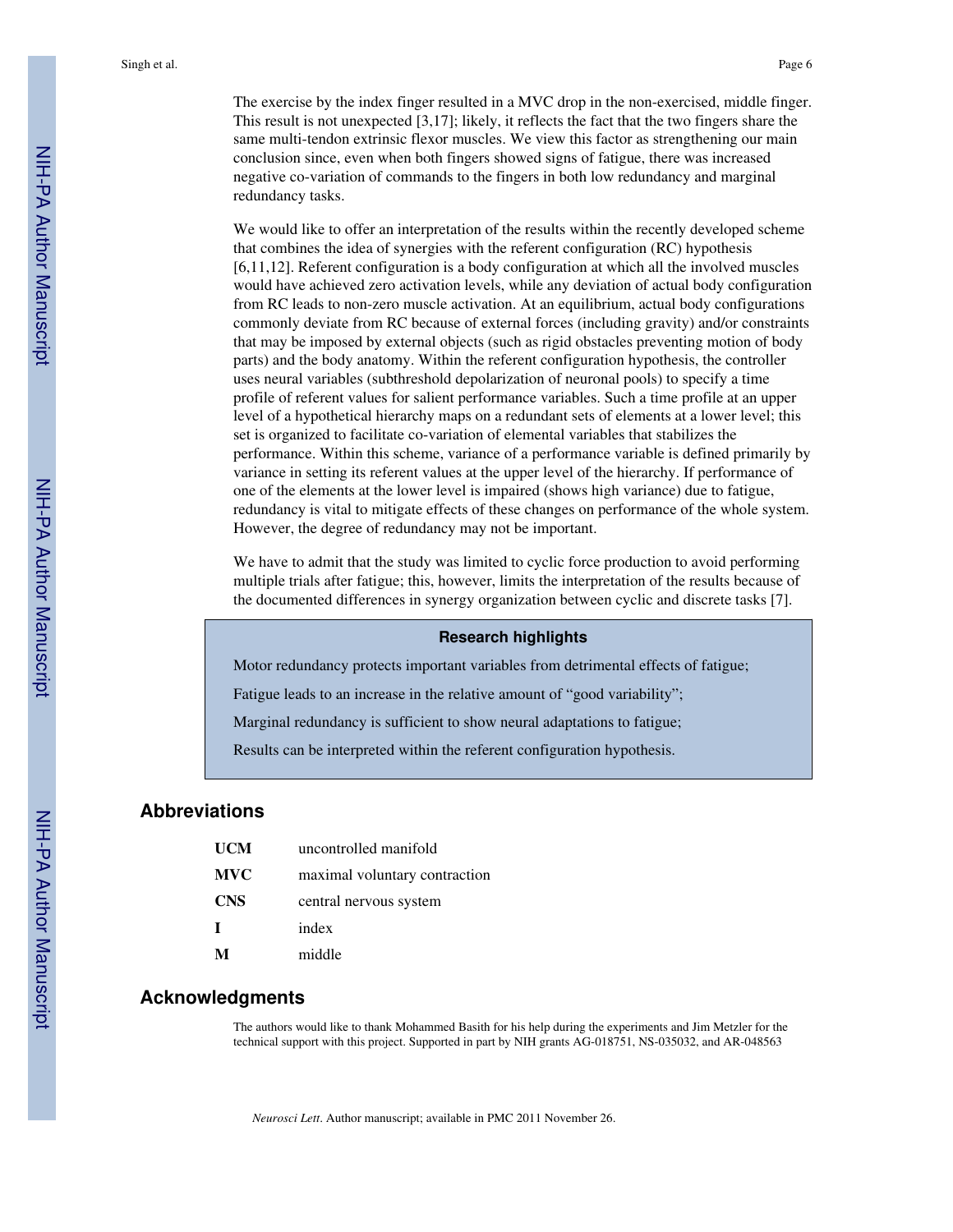# **REFERENCES**

- 1. Côté JN, Mathieu PA, Levin MF, Feldman AG. Movement reorganization to compensate for fatigue during sawing. Exp. Brain Res. 2002; 146:394–398. [PubMed: 12232697]
- 2. Danion F, Schöner G, Latash ML, Li S, Scholz JP, Zatsiorsky VM. A force mode hypothesis for finger interaction during multi-finger force production tasks. Biol. Cybern. 2003; 88:91–98. [PubMed: 12567224]
- 3. Danion F, Latash ML, Li Z-M, Zatsiorsky VM. The effect of a fatiguing exercise by the index finger on single- and multi-finger force production tasks. Exp. Brain Res. 2001; 138:322–329. [PubMed: 11460770]
- 4. Enoka RM, Stuart DG. Neurobiology of muscle fatigue. J. Appl. Physiol. 1992; 72:1631–1648. [PubMed: 1601767]
- 5. Enoka RM, Duchateau J. Muscle fatigue: What, why and how it influences motor function. J. Physiol. 2008; 586:11–23. [PubMed: 17702815]
- 6. Feldman AG, Levin MF. The origin and use of positional frames of reference in motor control. Behav. Brain Sci. 1995; 18:723–806.
- 7. Friedman J, Varadhan SKM, Zatsiorsky VM, Latash ML. The sources of two components of variance: An example of multifinger cyclic force production tasks at different frequencies. Exp. Brain Res. 2008; 196:263–277. [PubMed: 19468721]
- 8. Huffenus AF, Amarantini D, Forestier N. Effects of distal and proximal arm muscles fatigue on multi-joint movement organization. Exp. Brain Res. 2006; 170:438–447. [PubMed: 16369793]
- 9. Kilbreath SL, Gandevia SC. Limited independent flexion of the thumb and fingers in human subjects. J. Physiol. 1994; 479:487–497. [PubMed: 7837104]
- 10. Kruger ES, Hoopes JA, Cordial RJ, Li S. Error compensation during finger force production after one- and four-finger voluntarily fatiguing exercise. Exp. Brain Res. 2007; 181:461–468. [PubMed: 17443316]
- 11. Latash ML. Motor synergies and the equilibrium-point hypothesis. Motor Control. 2010; 14:294– 322. [PubMed: 20702893]
- 12. Latash ML, Friedman J, Kim SW, Feldman AG, Zatsiorsky VM. Prehension synergies and control with referent hand configurations. Exp. Brain Res. 2010; 202:213–229. [PubMed: 20033397]
- 13. Latash ML, Scholz JP, Danion F, Schöner G. Structure of motor variability in marginally redundant multi-finger force production tasks. Exp. Brain Res. 2001; 141:153–165. [PubMed: 11713627]
- 14. Latash ML, Scholz JP, Schöner G. Toward a new theory of motor synergies. Motor Control. 2007; 11:276–308. [PubMed: 17715460]
- 15. Scholz JP, Schöner G. The uncontrolled manifold concept: Identifying control variables for a functional task. Exp. Brain Res. 1999; 126:289–306. [PubMed: 10382616]
- 16. Scholz JP, Danion F, Latash ML, Schöner G. Understanding finger coordination through analysis of the structure of force variability. Biol. Cybern. 2002; 86:29–39. [PubMed: 11918210]
- 17. Singh T, Varadhan SKM, Zatsiorsky VM, Latash ML. Fatigue and motor redundancy: Adaptive increase in finger force variance in multi-finger tasks. J. Neurophysiol. 2010; 103:2990–3000. [PubMed: 20357060]
- 18. Zatsiorsky VM, Li ZM, Latash ML. Coordinated force production in multi-finger tasks: Finger interaction and neural network modeling. Biol. Cybern. 1998; 79:139–150. [PubMed: 9791934]
- 19. Zhang W, Scholz JP, Zatsiorsky VM, Latash ML. What do synergies do? Effects of secondary constraints on multi-digit synergies in accurate force-production tasks. J. Neurophysiol. 2008; 99:500–513. [PubMed: 18046000]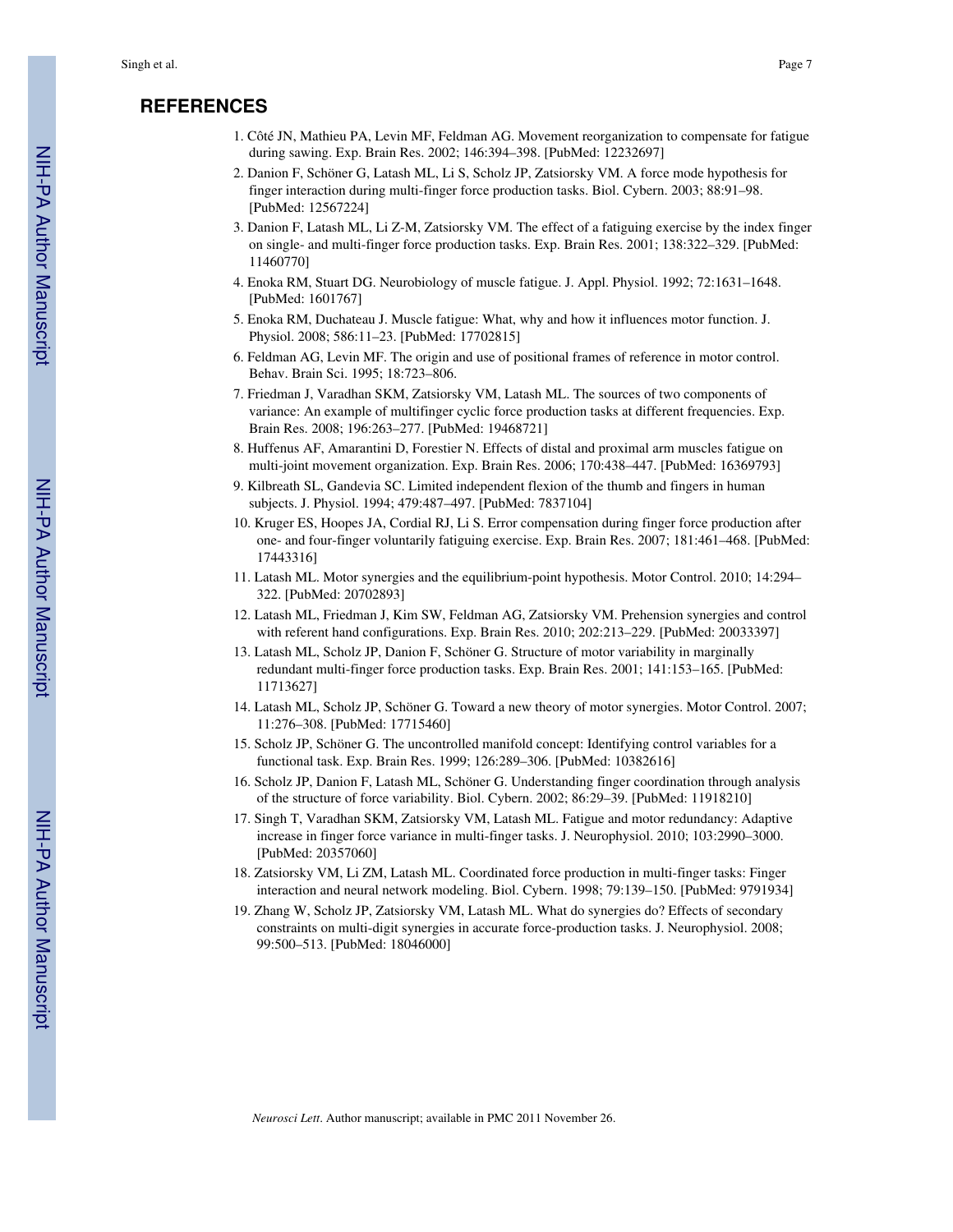Singh et al. Page 8



#### **Figure 1.**

The stable and unstable experimental setups. The upper drawing shows a typical trial within the rhythmic two-finger force production task.